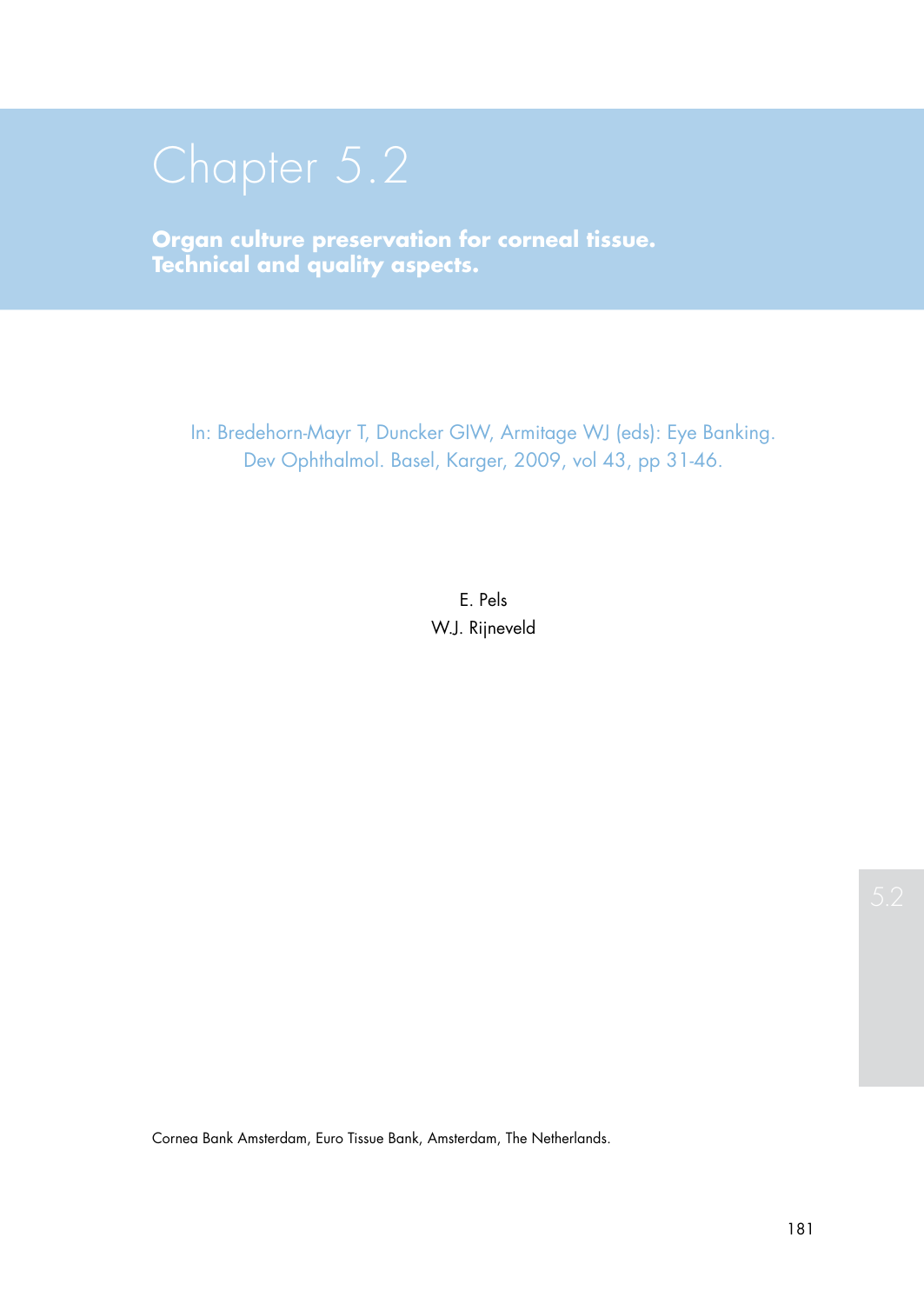# **Abstract**

## **Purpose**

The technical and quality aspects of organ culture as a storage method for human donor corneas are described.

## **Materials and Methods**

Data electronically stored since 1989 of >41,000 corneas, processed in the Cornea Bank Amsterdam, are analyzed. The technical information of eye banks collected in the Directory of the European Eye Bank Association (EEBA) is used as comparison. European Union (EU) directive for tissue banking and EEBA technical guidelines are references for the quality aspects.

## **Results**

Organ culture allows the storage of donor corneas up to 4-5 weeks. The storage phase is followed by a generally much shorter phase of 1-7 days, to reverse the corneal swelling occurring in the first phase and to transport the tissue to the clinic. Selection of the corneas based on inspection of the endothelium after storage as well as microbiological testing of the storage solution after a quarantine period are mandatory for this technique. General agreement exists about the outline of the method, but technical variations are applied to suit local circumstances and preferences of corneal surgeons. Agreement exists about a minimum endothelial cell count as selection criterion in case the donor endothelium is meant to be grafted. The use and cutoff points of other selection parameters for the cornea, e.g. the endothelial cell mosaic, are varying. According to EU regulations, a quality management system should be installed. This way each bank is able to issue a standardized product, while the production process is monitored with quality registrations.

With the clinical outcome of the graft, the quality of the selection and storage procedures is verified. With the notification of adverse reactions such as primary graft failure and endophthalmitis, minimum risks will be assessed.

## **Conclusion**

The organ-cultured cornea is a well-documented product concerning microbiological safety and quality of the tissue. However, variations in performance and materials and no definite cut-off points for selection do not make an organ-cultured cornea a generally standardized product. The corneal surgeons have to ascertain themselves of the safety and quality of the followed procedure. It is up to an organization such as the EEBA to formulate tissue-specific additions to the EU regulations such as training opportunities, technical guidelines and criteria based on science.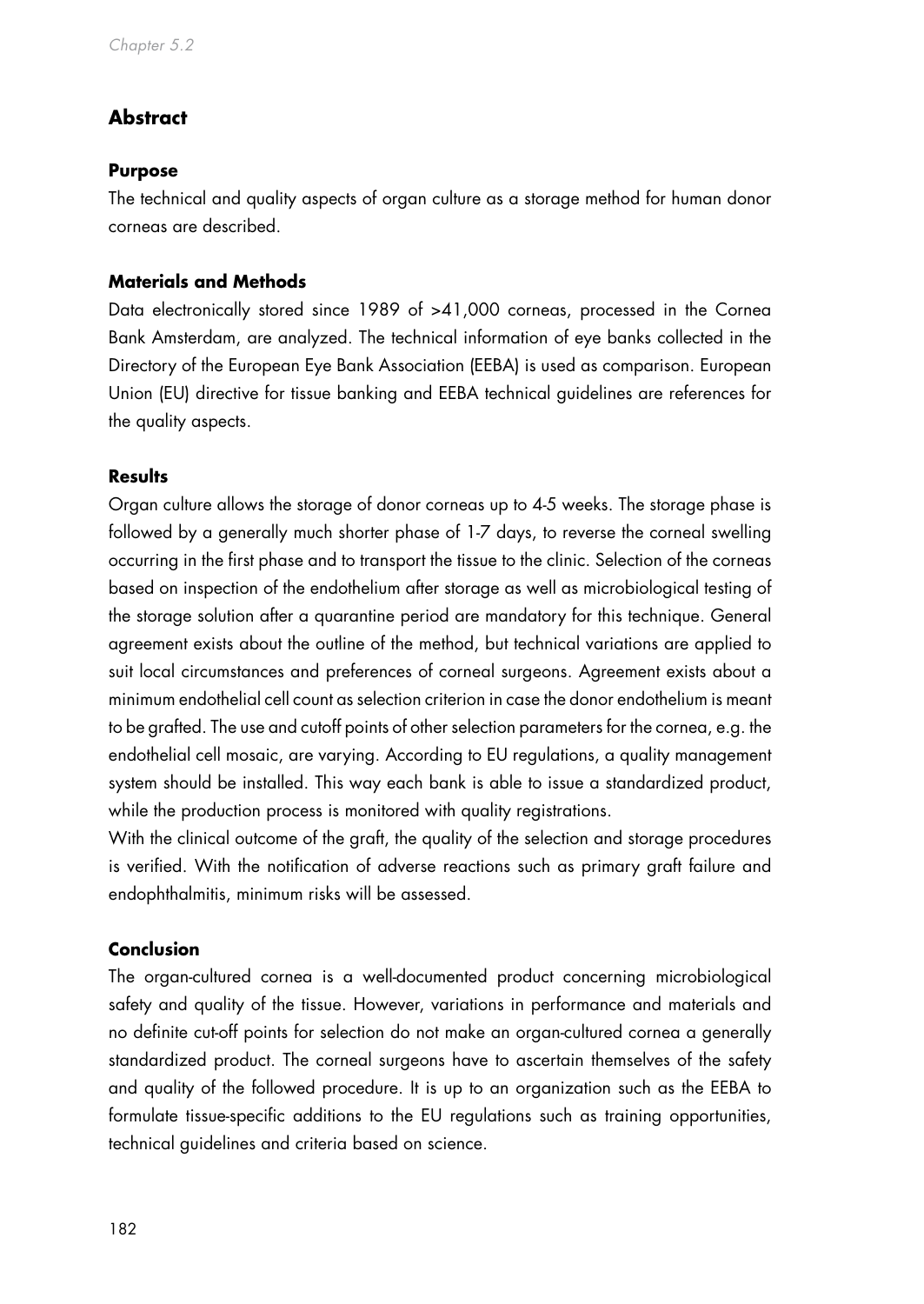# **Technical aspects**

## **General**

Summerlin was the first to store a cornea by organ culture in 1973. Doughman et al.<sup>1</sup> however adapted it for eye banking to allow a storage time for corneas of 4-5 weeks before grafting. In his turn, Sperling2 modified the technique of Doughman et al. and introduced organ culture in Europe in 1978. He added dextran T500 to the original storage solution. This addition prevented the corneal swelling in vitro and facilitated a closed system with microbiological testing of the storage medium before grafting. Sperling supposed that the high molecular weight of this dextran,<sup>10</sup> times higher than the dextran used in the media for cold storage, prevented its uptake by the cornea and the corneal cells. Grafting results were good; nevertheless, electron microscopy revealed that this dextran was also taken up and ingested by all corneal cells.3 Another modification followed, and from that time onwards until today organ culture consists of two successive phases: storage in Doughman's medium, the longest phase, and a subsequent much shorter phase to reverse swelling in Sperling's medium, which is also used for transport at room temperature.<sup>4</sup>

Sperling's other contribution to the storage of donor corneas by organ culture, the evaluation of the endothelium by light microscopy after swelling of the intercellular space, became inherent to this storage technique.<sup>5</sup> In addition to the medium-term storage period, it provides the advantage of delivering corneal tissue with a defined endothelial quality determined after storage.

Also a quarantine period to allow microbiological testing of the storage solution is inherent to the organ culture procedure. In this way, the vulnerability of organ cultures for microbes was exploited – microbiological contamination will be more readily evident – to reduce the risk of grafting contaminated corneal tissue.<sup>6</sup>

Technical details, like storage temperature, composition of the basal medium, concentration of serum and dextran, antibiotics used, medium change and maximum storage period, differ between eye banks applying organ culture in Europe (Directory European Eye Bank Association, EEBA). The documented results and experiences demonstrate the common denominator of organ culture and the variations possible to adapt the technique to local circumstances and preferences of the involved corneal surgeons.

The organ culture storage technique performed by the Cornea Bank Amsterdam (CBA) is described below as an example to show the outline with the relatively uniform steps of the procedure. The performance of the steps aiming at the same result may differ however between banks, and references are made to these other methods.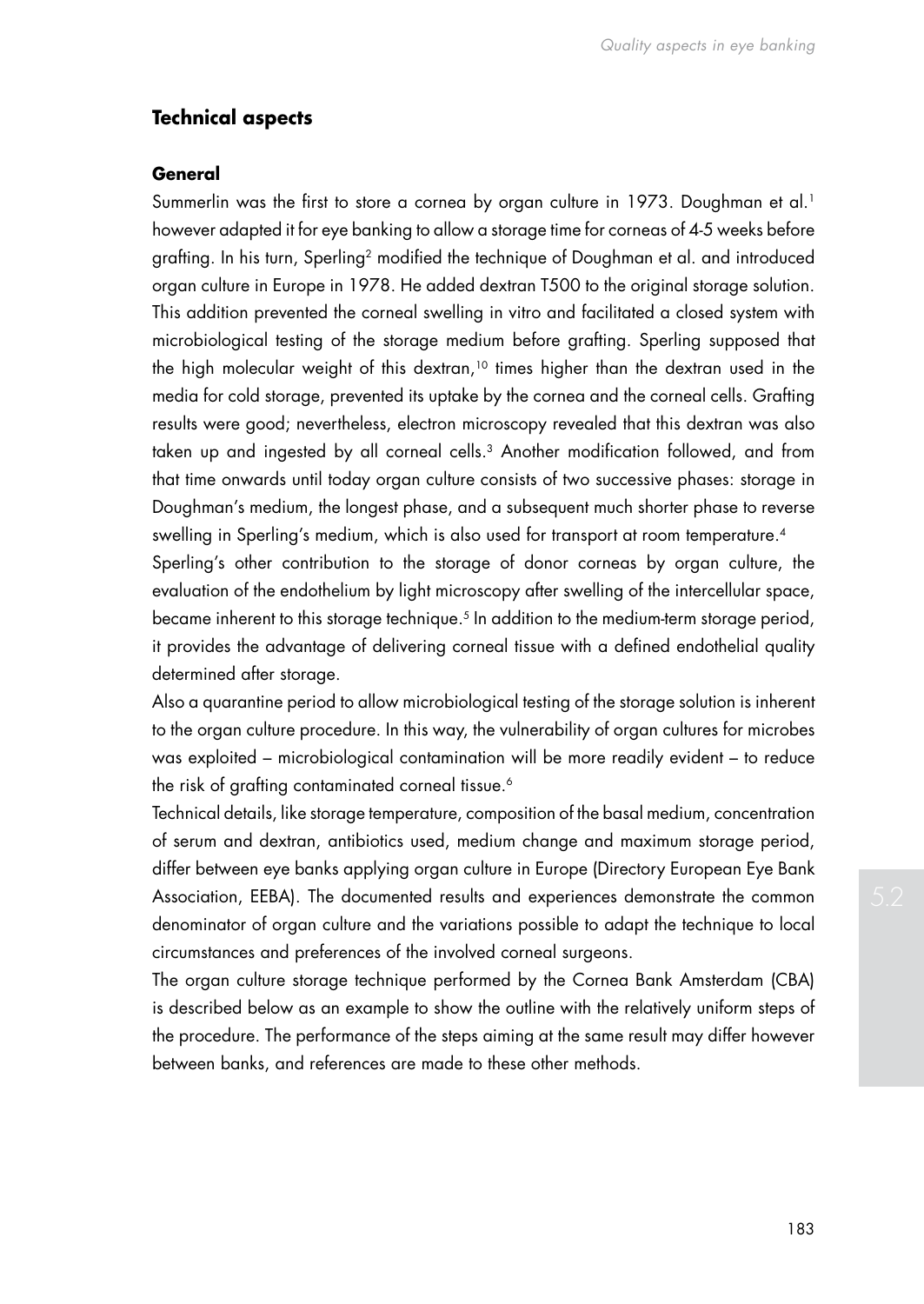

*Figure 1*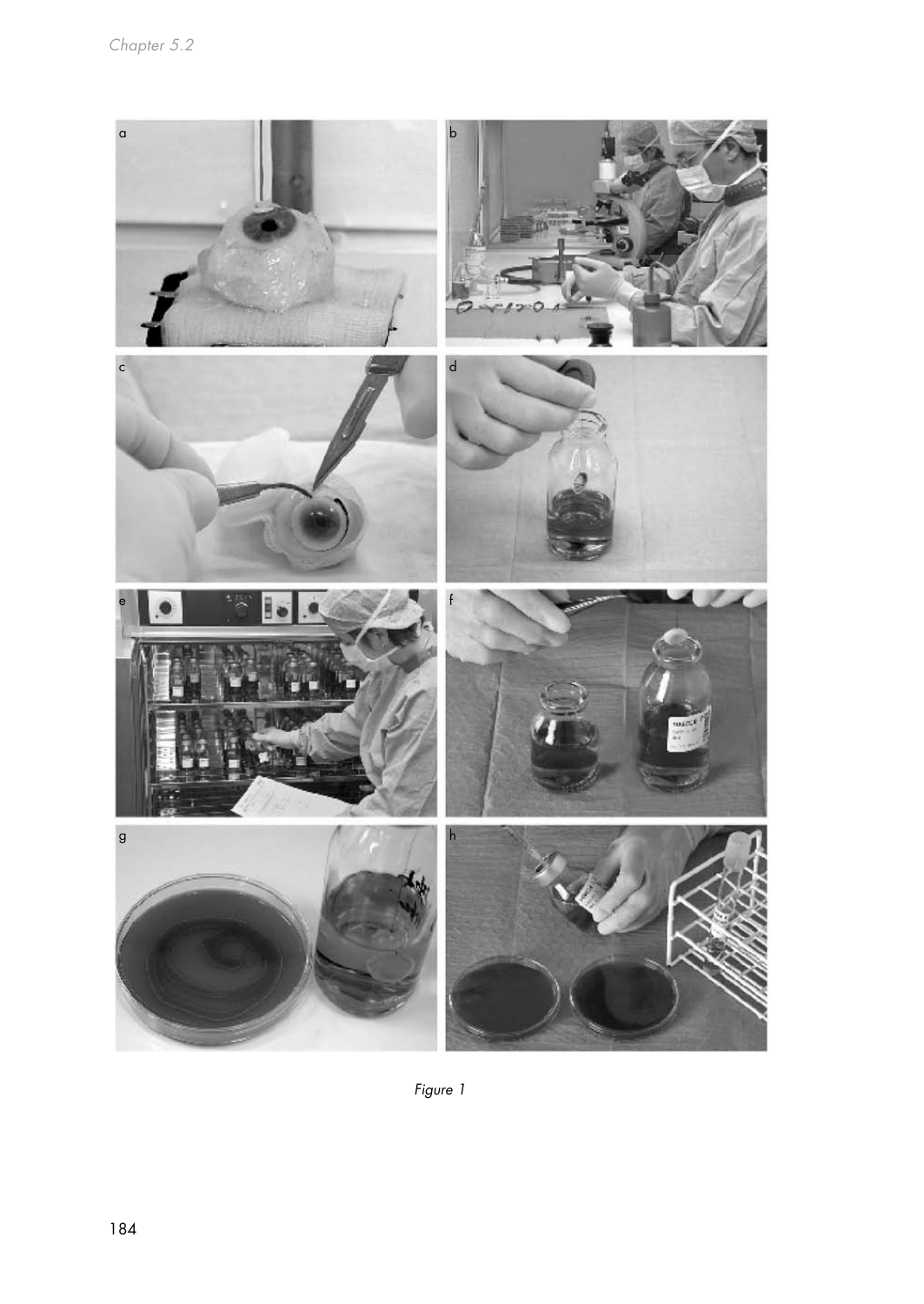# **Decontamination**

Aim: Reduction of contaminating microbes from the donor cornea.

Retrieval of the donor tissue may occur by removal of the corneoscleral button in situ or by enucleation of the globe. In case of retrieval of globes, the bulbi are decontaminated on arrival in the bank.

With a running solution (fig. 1a), the number of microbes is significantly reduced. In the past, in the old location, tap water was used by the CBA. Since 1999, when the microbiological quality of the tap water turned out to be no longer standard and became a risk, it has been replaced by a sterile saline solution.

Tap water is still used by some banks, while others prefer sterile solutions.

A further reduction of the contaminating microbes is obtained by immersion in 0.5% polyvinylpyrrolidone-iodine solution for 2 min, followed by rinsing steps for 1 min in 0.5% thiosulphate solution and finally buffered saline. There are banks that prefer only the first or only the final step or the use of antibiotics in addition to the polyvinylpyrrolidone-iodine. The polyvinylpyrrolidone-iodine concentration may vary from 0.5 to 5%.

In case of removal of a corneoscleral button in situ, comparable variations in decontamination regimens are applied before the excision.

In both situations the decontamination is continued with the antibiotics in the storage solution.

# *Figure 1: Storage by organ culture.*

- *a Decontamination of the globe by rinsing.*
- *b Handling in the laminar airflow cabinet using aseptic techniques.*
- *c Excision of the corneoscleral button.*
- *d Corneoscleral button hanging in the culture medium by a suture attached to the stopper.*
- *e Storage in the incubator at 31°C (first phase).*
- *f Transfer of the corneoscleral button from the storage medium to the transport medium.*
- *g A blood agar plate showing growth of microbes in a sample of the medium while the storage medium concerned is still clear.*
- *h Sampling of the transport solution for microbiological testing.*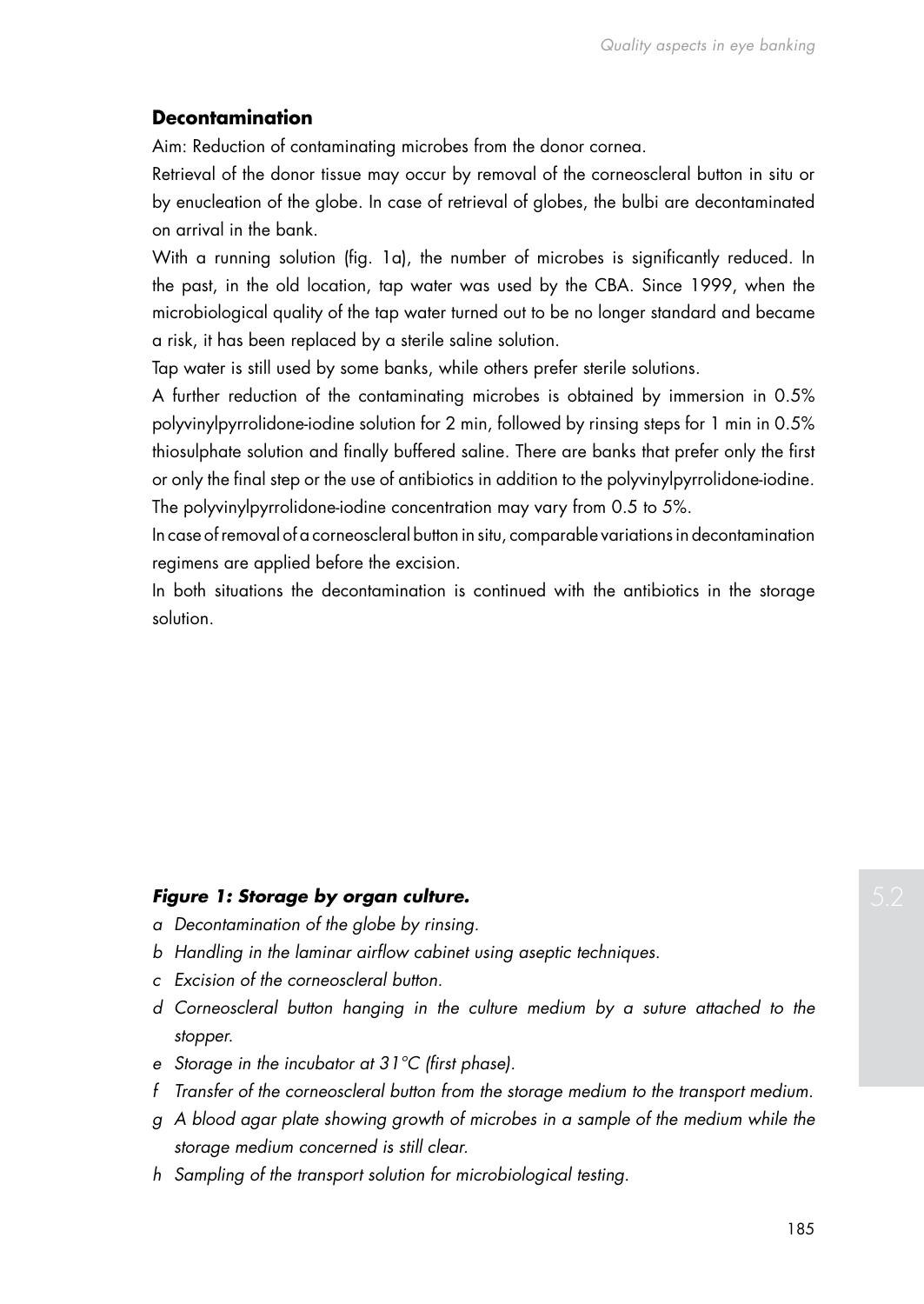

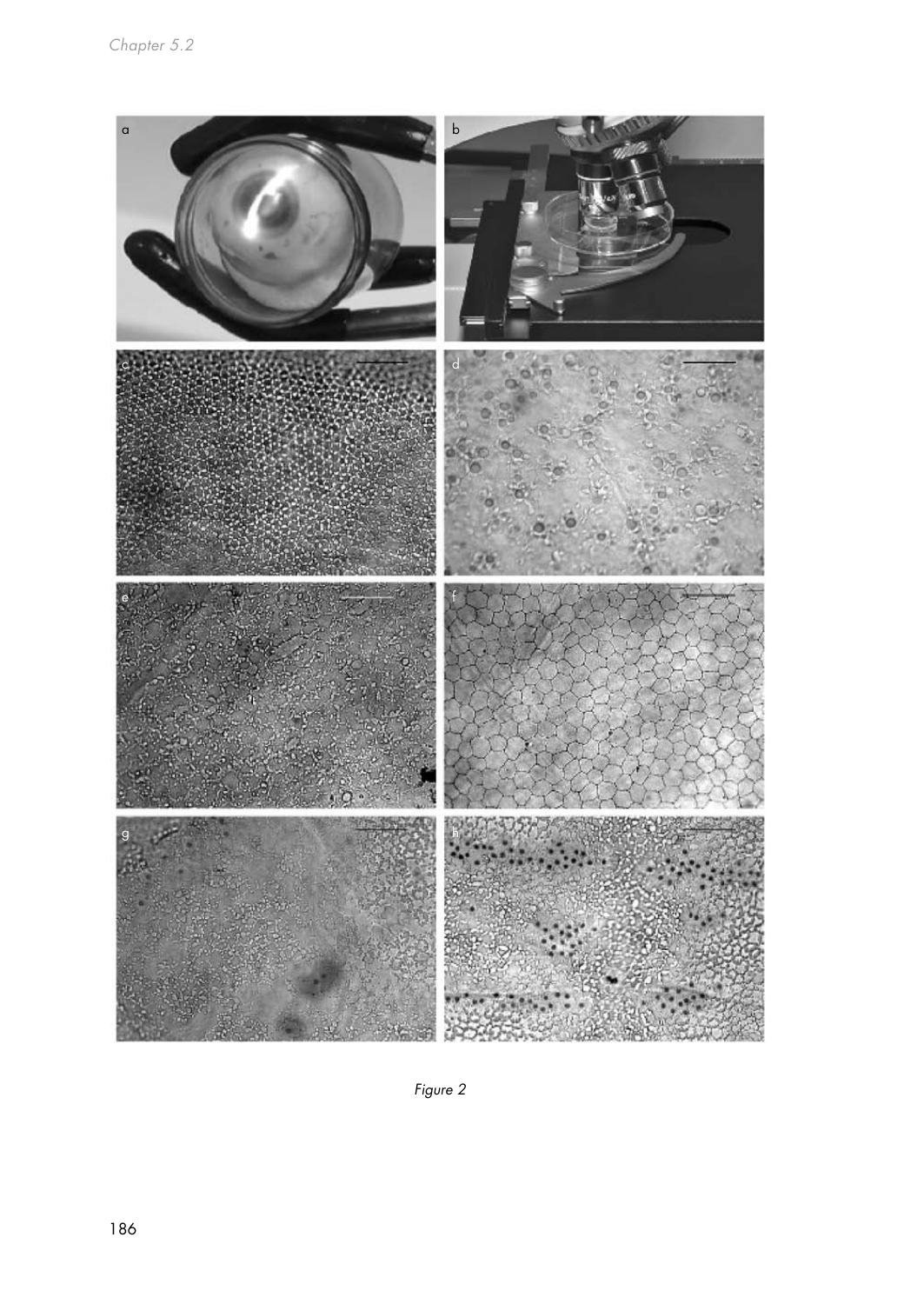A combination of penicillin, streptomycin and nystatin is preferred by the CBA for various reasons. The loss of corneas due to a contamination is <2%. This is considered acceptable by the CBA. Further reduction with more stable and wide-spectrum antibiotics has been balanced against the possible induction of multi-resistant microbes in an organ culture environment. Also it is considered as an advantage that stronger antibiotics are available in the clinic in case a contamination has passed undetected.

Most other banks use penicillin as well as streptomycin but amphotericin B instead of nystatin. A few banks prefer another class of antibiotics.

# **Evaluation of the Tissue**

Aim: Selection of the tissue according to tissue-specific criteria to prevent graft failure. At first the cornea is macroscopically examined for clarity, epithelial integrity, foreign objects, opacities and colour of the sclera (such as jaundice). This is followed by slitlamp examination (fig. 2a).

# *Figure 2: Evaluation of the corneal tissue.*

- *a. Slit-lamp examination of a cornea with an advanced arcus lipoides.*
- *b. Examination of the corneal endothelium by light microscopy. Objective ×10, oculars ×12.5.*
- *c. Male, 24 years, 3,260 cells/mm2, absence of polymegethism and pleomorphism.*
- *d. Female, 79 years, about 1,818 cells/mm2, swelling of the intercellular space is incomplete, protrusions of Descemet's membrane, cornea guttata, stained with trypan blue.*
- *e. Male, 68 years, 1,003 cells/mm2 after cataract extraction and placement of an anterior chamber lens.*
- *f. Male, 68 years, 1,003 cells/mm2 after cataract extraction and placement of an anterior chamber lens.*
- *g. Female, 29 years, 3,072 cells/mm2, cells with stained nuclei and stained denuded areas of Descemet's membrane.*
- *h. Female, 59 years, 2,727 cells/mm2, stained nuclei lying in rows indicating*  extrinsic damage due to folding; note the absence of the intercellular swelling *in the neighbourhood of the stained cells.*
- *c-h: Images of the corneal endothelium. Scale bars = 0.1 mm.*
- *c-e, g, h: After staining with trypan blue and artificial swelling of the intercellular space. f: After staining of the intercellular borders with alizarin red.*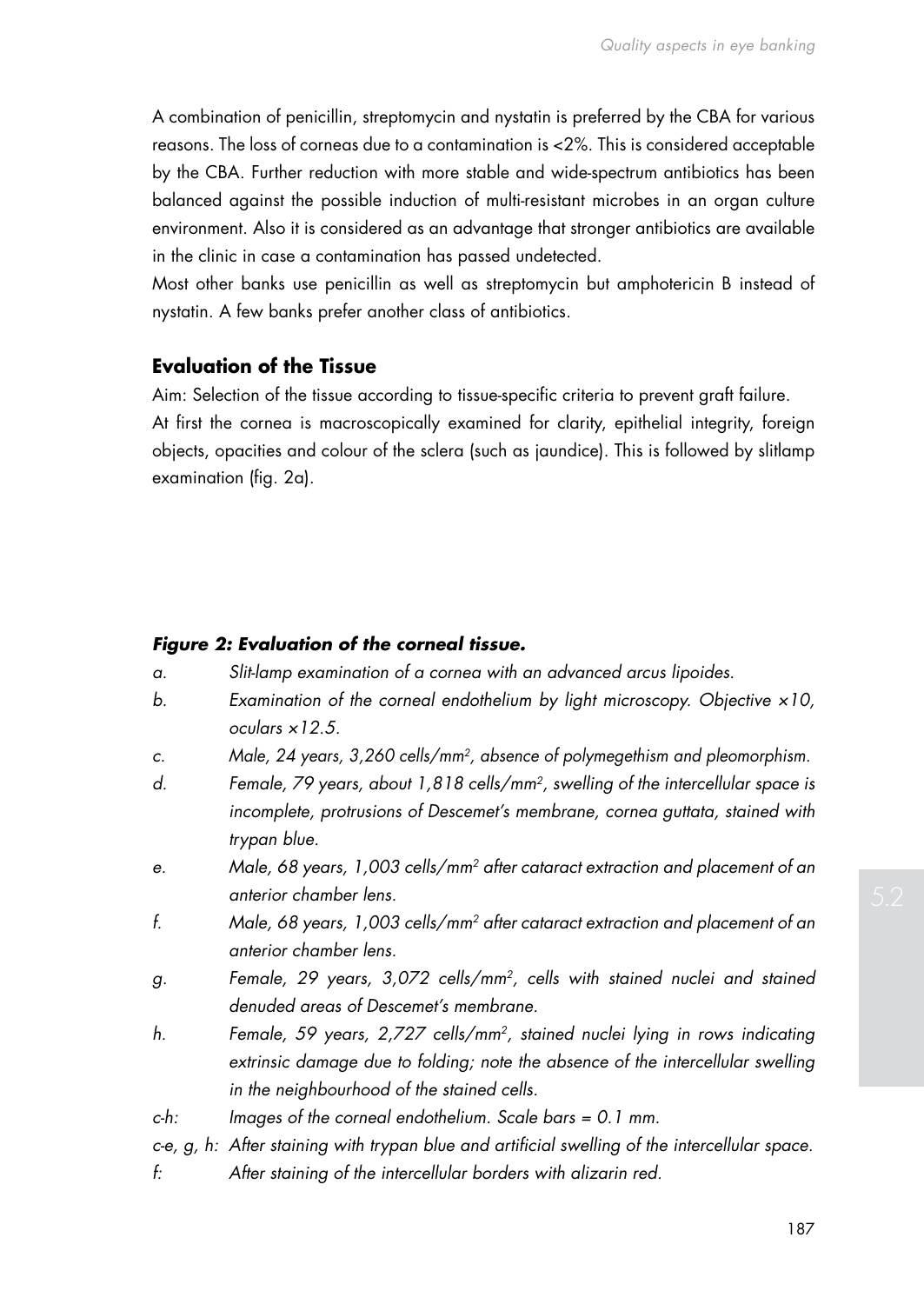The status concerning the presence of an arcus lipoides and the diameter of the clear zone, damage or erosions of the epithelium, scar(s) and stromal opacities with size, depth and their location in or out of the optic centre, number and depth of Descemet's folds, snail tracks and striae, signs of previous operations of the anterior segment such as cataract extraction, glaucoma surgery, refractive surgery, signs of pathology, e.g. cornea guttata, or inflammation are recorded.

Following excision of the corneoscleral button (fig. 1c), the endothelium is inspected by light microscopy after staining with trypan blue and swelling of the intercellular space with a hypotonic solution at a magnification of ×125 (fig. 2b) (see chapter on the evaluation of the donor corneal endothelium for corneal organ culture by Schroeter and Rieck, this vol., pp.47-62). The whole surface of the endothelium is inspected, and relevant images are made. Cell density is estimated with the help of a graticule in one of the oculars and a nomogram. This is a graph where the cell density, assessed on images by manual counting according to Gundersen's method, is plotted against the number of cells determined on the lines of the graticule. Findings are recorded, such as the swelling pattern on and outside Descemet's folds, the presence of dead cells with nuclei stained by trypan blue, degenerating cells with granules in the cells, the distribution of these dead and dying cells indicative of intrinsic (postmortem damage) or extrinsic (enucleation, transport and excision) damage (fig. 2g,h) and the cell mosaic (fig. 2d). The status of the epithelium and keratocytes is also described. Mean corneal thickness of 5 spots in the centre is estimated by use of the micrometre screw of the microscope. The difference between the micrometre readings when first the epithelial side of the corneas is focused and then the endothelial side is correlated with the thickness of the cornea.

Before reversal of the corneal swelling by transferring the cornea to the transport medium, the evaluation of the endothelium by light microscopy is repeated. Special attention is paid to the condition of the endothelium on the preservation folds, the loss of cells during storage and the presence of reformation patterns indicative of cell loss.<sup>7</sup> Inspection of the endothelium after reversal of the swelling is not preferred by the CBA. The advantage of a cornea with fewer folds and a flatter surface that requires less focusing has been balanced against an additional handling of the cornea and extra recovery time before the transport after the induced intercellular swelling.

Other methods are used to visualize the endothelium. Trypan blue is not always used. Dead and degenerating cells can also be recognized without staining of the nuclei. But because trypan blue also stains the denuded Descemet's membrane, it helps to discriminate between areas without endothelium and areas where the endothelium is present but not visible because the intercellular space does not swell.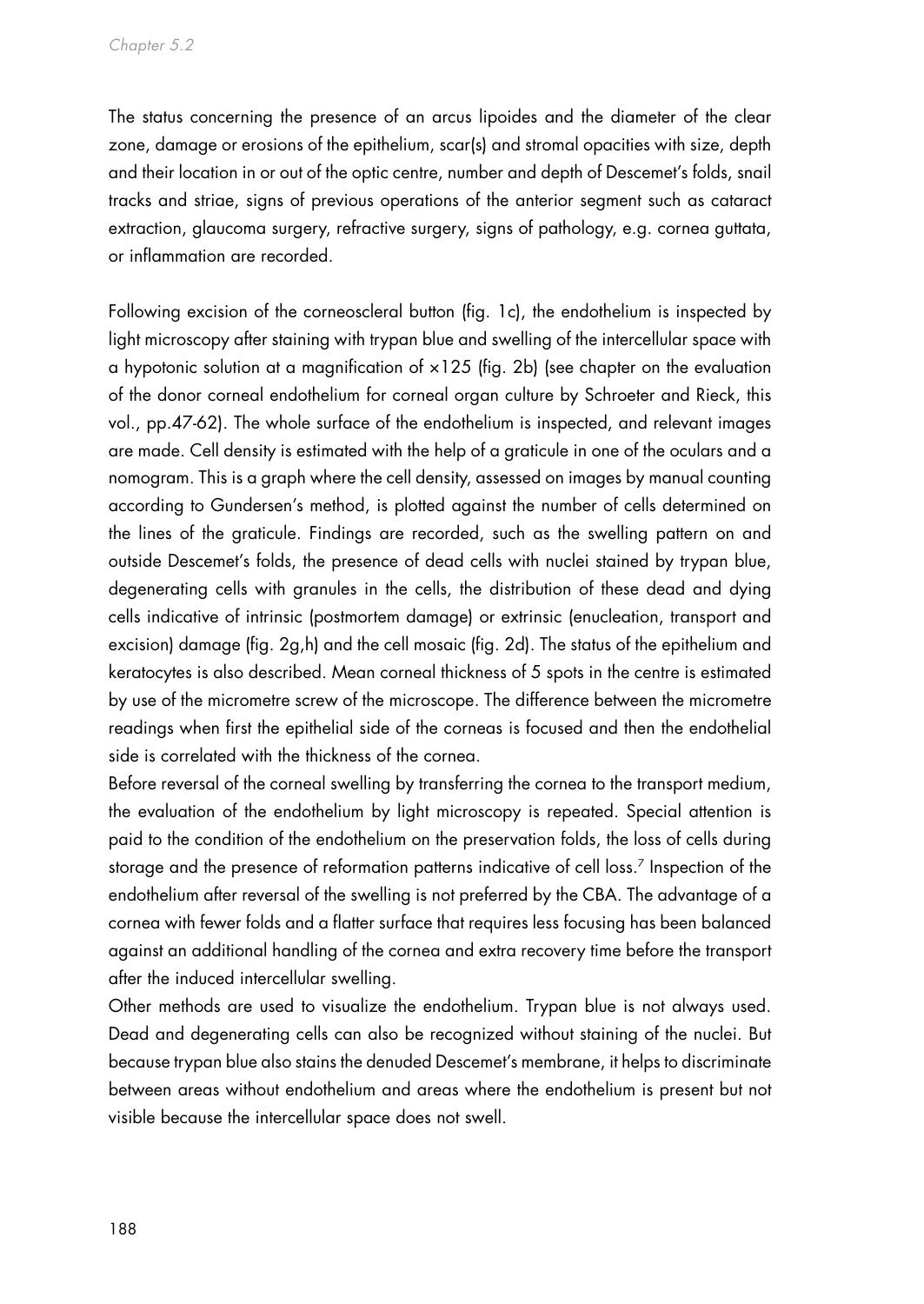Different solutions are applied to visualize the endothelium by provoked swelling of the intercellular space. The pattern of this intercellular swelling may vary but each bank is accustomed to its own images. Staining of the cell membranes with alizarin red on a regular basis in experimental circumstances (fig. 2e,f) may be a great help for the interpretation of the images and the training of the staff. The CBA prefers to include slitlamp examination to inspect the general condition of the anterior segment of the donor eye. Inspection of the cornea with reflected light in addition to microscopic evaluation with transmitted light may be helpful, in particular to detect stromal opacities.

There are also banks that solely rely on microscopic evaluation after the first storage phase. Some prefer to inspect the endothelium after the reversal of the swelling.

In accordance with the EEBA Technical Guidelines, the condition of the epithelium, the stroma and the endothelium is checked. The vitality of the endothelium has been proven to be essential for graft transparency. Selection parameters are dependent on the surgical procedure for the intended kind of grafting: anterior or posterior lamellar; penetrating, either scheduled or emergency procedure; endothelium or Descemet's membrane. In the case of the CBA, definite cut-off points are agreed on with the Dutch corneal surgeons. Criteria for the endothelium are: >2,300 cells/mm2, no or minimal polymegethism or pleomorphism, cell loss <20% at the end of the first-phase storage period and normal cell morphology.

General agreement exists about the use of morphometric parameters of the endothelium for selection. As the specific influence of them on graft outcome remains uncertain, cut-off points are however at the discretion of the director. As a result the cut-off points may vary between banks, e.g. for cell count from 2,000 to 2,500 (EEBA Directory).

#### **Storage**

Aim: Maintenance of corneal viability, in particular of the endothelium, for a medium term period of up to 4-5 weeks.

This storage period allows sufficient time for the performance of microbiological testing for safety, tissue typing and matching, recovery of reversible post-mortem damage and scheduling of the transplantation.

Under aseptic conditions (fig. 1b) with the help of a trephine of 15-16 mm as preferred by the CBA, scissors, forceps and knife, the corneoscleral button is carefully excised (fig. 1c). After evaluation of the endothelium, the cornea is suspended in 50 ml culture medium by a suture attached to the inside of the impermeable stopper of a 100-ml glass vial (fig. 1d). It is stored in an incubator at 31°C for minimally 6 (quarantine period) and maximally 28-35 days (fig. 1e).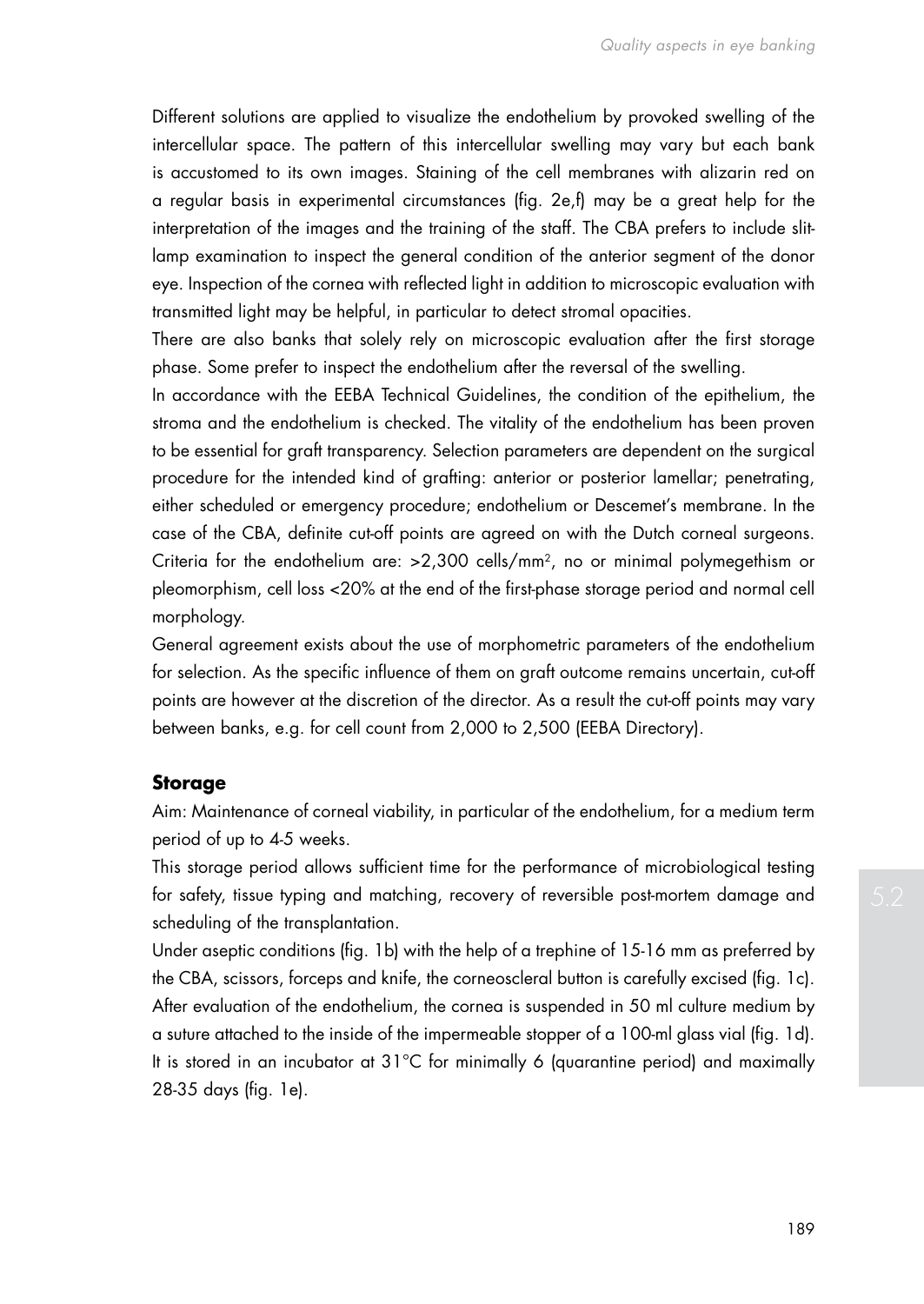During storage, the cornea swells to about twice its normal thickness in 6-10 days. The swelling is more pronounced in tissue derived from younger donors.4

In general the survival of the endothelium and the keratocytes is not affected, although exceptions may occur. Organ culture is considered as a stress test, and tissue with irreversibly affected vitality reveals itself by significant endothelial cell loss and necrosis of cells. The epithelial layer renews itself but is reduced to 2-3 cell layers. The superficial layers are shed off and are found as cellular debris at the bottom of the glass vial. This is the reason why the cornea is suspended in the medium and is not lying at the bottom.

Because the storage medium contains a pH indicator and the pH of the medium changes from 7.4 to 7.0 during storage, the colour of the medium changes from red orange to yellow orange.

Some banks prefer permeable stoppers or plastic vials and use a  $CO<sub>2</sub>$  incubator to maintain the pH. The nourishing conditions for the cornea are improved by renewal of the medium and larger volumes of medium.

With the increasing interest in lamellar grafting, the optimal storage conditions may be different dependent on the requirements: optimal survival of keratocytes, epithelium or endothelium. Storage conditions may also have to be adapted for corneoscleral buttons provided with a section plane by the bank, handmade, made with a microkeratome or intralase.

# **Reversal of the swelling and transport**

Aim: Delivery of tissue that is sufficiently clear for surgical handling and regains its function as soon as possible after grafting.

Minimally 3 and maximally 7 days before surgery and after inspection of the endothelium, the cornea is transferred to the transport medium containing 5% dextran T500 (fig. 1f). Reversal of the swelling is complete within 12-24 h. The time needed for the reversal is independent of the dextran concentration whereas the final thickness is determined by it. The handling of the cornea during inspection and transfer may restimulate the growth of remaining microbes. A quarantine period for another microbiological test at the expense of some accumulation of dextran in the cornea and the corneal cells has to be balanced against a short time between transfer and grafting to prevent these microbes to become a risk by growing. The preference is affected by the expected time of transport and the distribution area of a bank.

Transport occurs at room temperature. The dextran in the medium protects the endothelium from damage due to the lower than physiological temperature and fast movements of the cornea due to its viscosity.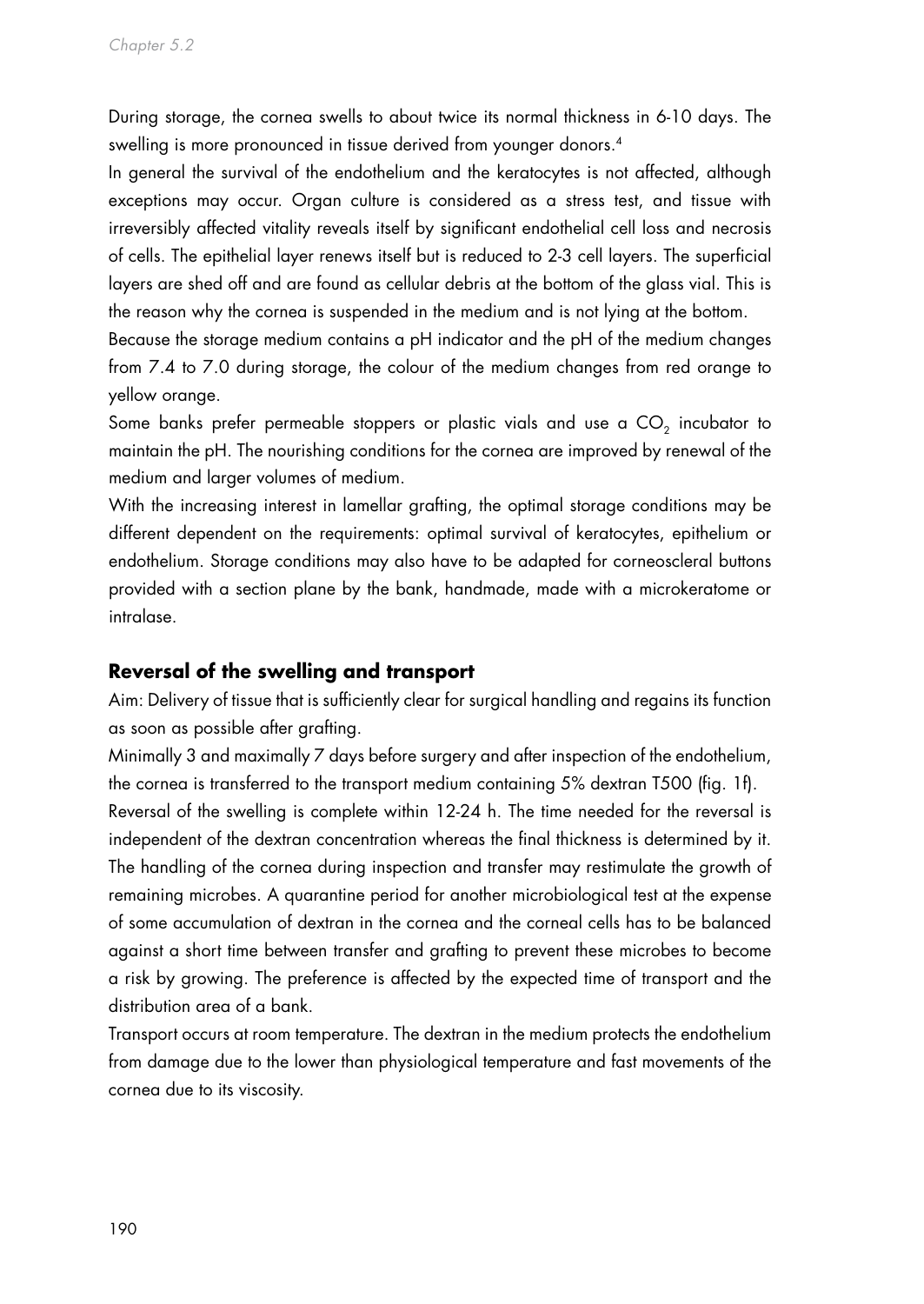The toxicity of dextran for the endothelium and the corneal cells is judged differently by banks. Whether this is caused by the source of the dextran, its purity and by-products, is not known. It has however consequences for the limits set for the transport phase. They vary from 1 to 7 days. Studies are performed for alternatives such as hydroxyethyl starch and poloxamers. The CBA considers the adherence of cellular debris from the epithelium to the endothelium a larger risk than the uptake and possible toxicity of the dextran and accepts 7 days in transport medium as a maximum. Whether the dextran might interfere with the adhering capacity of posterior corneal lamellae is however currently studied. Therefore the time period in dextran containing medium is currently limited to 3 days in those cases.

## **Microbiological Testing of the Storage Solutions**

Aim: Reduction of the risk of grafting a contaminated cornea, which might cause an adverse reaction in the graft of increasing severity, infection of the anterior segment, ocular infection and endophthalmitis.

Despite all decontamination procedures, contaminating microbes remain. Some will reveal themselves by a change in colour or clarity of the medium, while others might be present without a sign (fig. 1g).

A sample of the medium is taken after 3 days of storage. It is expected that the antibiotics should have done their job before they get instable and inactive. The medium sample is cultured for 7 days on blood agar plates at 35°C and room temperature and in tryptic soy broth at 35°C. This time period turned out to be too short to be fully safe; not all (about 84%) of the contaminants are detected. Therefore an additional test is performed on the day of transfer, after minimally 6 days of storage. The CBA tests the transport medium again 1 day after transfer of the cornea (fig. 1h). The handling of the storage medium and the cornea as well as the transfer to a new medium might stimulate remaining, still undetected microbes. As the transport time may increase up to 7 days, these microbes are a possible risk. Other banks prefer to reduce this time period to 1-2 days with the toxicity of the dextran as reason but also to reduce the microbiological risk that way. All test results should be negative on the day of shipment and the day of grafting (minimally 2 and 3 days after transfer, respectively).

The frequency of delivering a contaminated graft that needs additional treatment in the clinic has been less than 0.023%. One out of 22,019 grafts lost transparency.

The time schedule for the microbiological testing of the CBA is historically grown. Tests were added in the past whenever the test system needed improvements (1993 and 1999).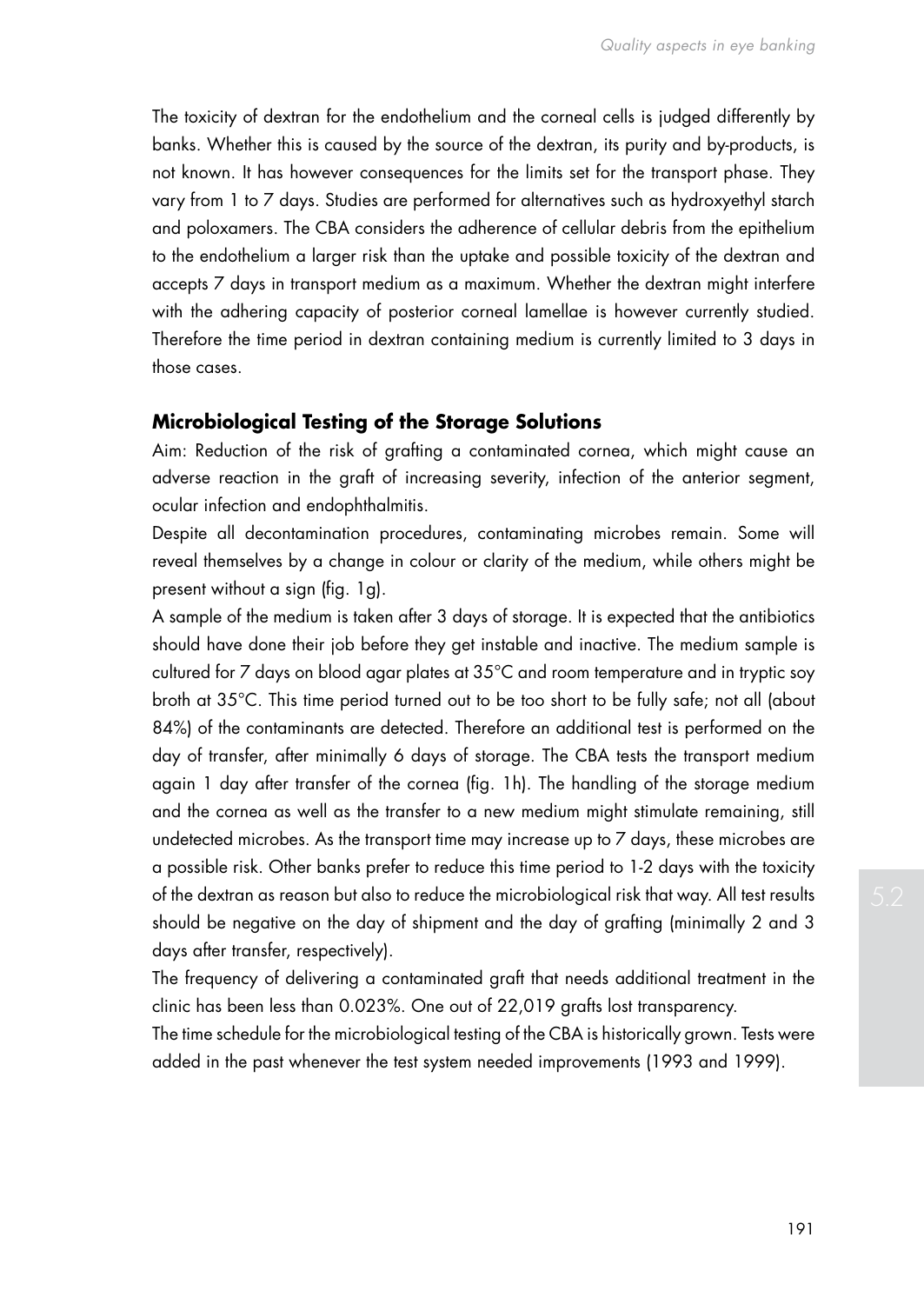Other banks prefer other time schedules for sampling and other microbiological test methods, methods designed or adapted to their circumstances and conditions. In all cases a quarantine period that is documented to be safe and actual microbiological testing of the solutions are mandatory. Relying only on a change of colour and turbidity of the medium is not acceptable (fig. 1g).

# **Quality aspects**

# **General**

Banks originated as supporting units to facilitate grafting. They have been transferred to production units to comply with European Union (EU) legislation. Corneal tissue should be a documented safe and standardized product. Quality management systems are nowadays mandatory. This means e.g. that process steps are documented in standard operating procedures. They are monitored, measured and analyzed with the help of quality registrations. The results may be incentives for improvement.

According to current legislation, each eye bank shall deliver a cornea for grafting in a standardized way. The technical details of the production process are however not standard for all banks (see above) but adapted to local preferences. Selection criteria are described (EEBA Minimum Technical Guidelines) but definitive cut-off points are not available as links with graft outcome are not clearly demonstrated. Because the scientific support for only one ideal procedure or specific selection criterion is lacking, the corneas delivered for grafting by different banks do not necessarily have a standardized quality and safety. Corneal surgeons should be aware of these differences when accepting tissue from other sources than usual. The most important aspects are discussed below.

## **Microbiological Safety**

The screening of the donor tissue for transferable diseases will be described in another chapter. Other aspects of safety are discussed here.

On the one hand the microbiological safety is affected by decontamination and microbiological testing procedures in the bank. On the other hand additional measures may be taken in the clinic.

According to EU regulations, the air quality during the processing of the cornea is considered a key factor in tissue processing.

In the CBA the handling of the corneoscleral button using aseptic techniques is performed under aseptic conditions provided by a laminar airflow cabinet with an air quality comparable to good manufacturing practice (GMP) grade A. The background environment is grade C as is the case in many eye banks.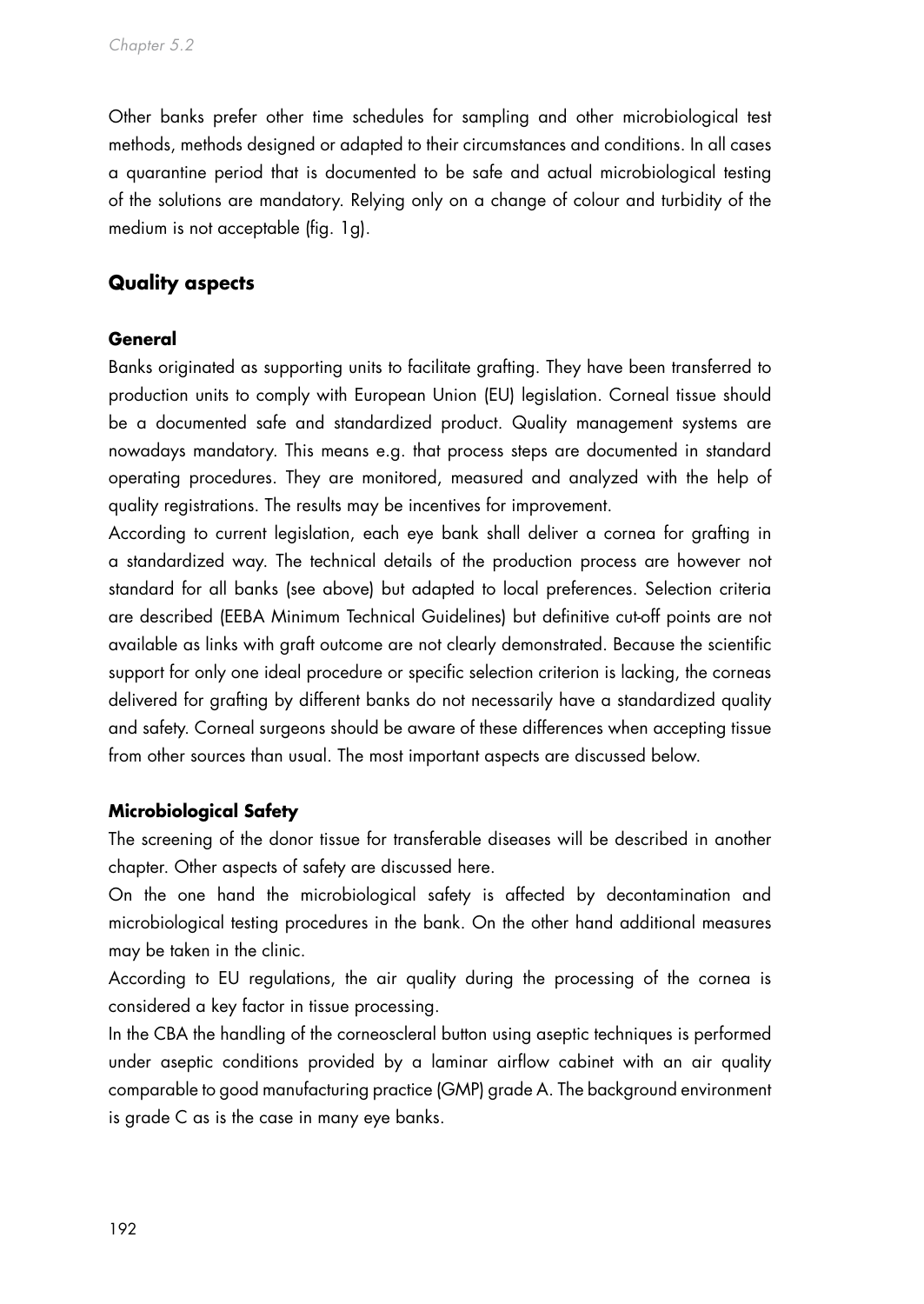The CBA performs a check for aseptic handling once each week. A cornea discarded for grafting at the second evaluation with no contaminants found in the first-phase medium is transferred to an antibiotic-free medium. Medium samples for microbiological tests are collected after 1 week. In 2 of >590 corneas, growth has been observed indicating a risk of less than 0.34% of contaminating the cornea by handling.

Since 1995 the air quality of the environment has been assessed by particle counting (large, >0.5 μm, and small, <0.5 μm). The number of colony-forming units has been assessed since 2000. Settle plates have been used since 2003. No correlation is observed with the percentage contamination (fig. 3a, b).



*Figure 3a*

The results demonstrate and document that the current environment of GMP class C quality does not affect the microbiological quality and safety of the cornea. In this way the environment chosen by the CBA achieves the quality as prescribed by the Commission Directive 2006/86/EC.

Other banks claiming to work in clean rooms with GMP class A critical areas and GMP class B background do not always have less contamination (Directory EEBA 2007). This shows that other factors play a larger role.

The post-mortem retrieved cornea is generally contaminated. The effectiveness of the decontamination procedure and the microbiological testing should therefore be documented.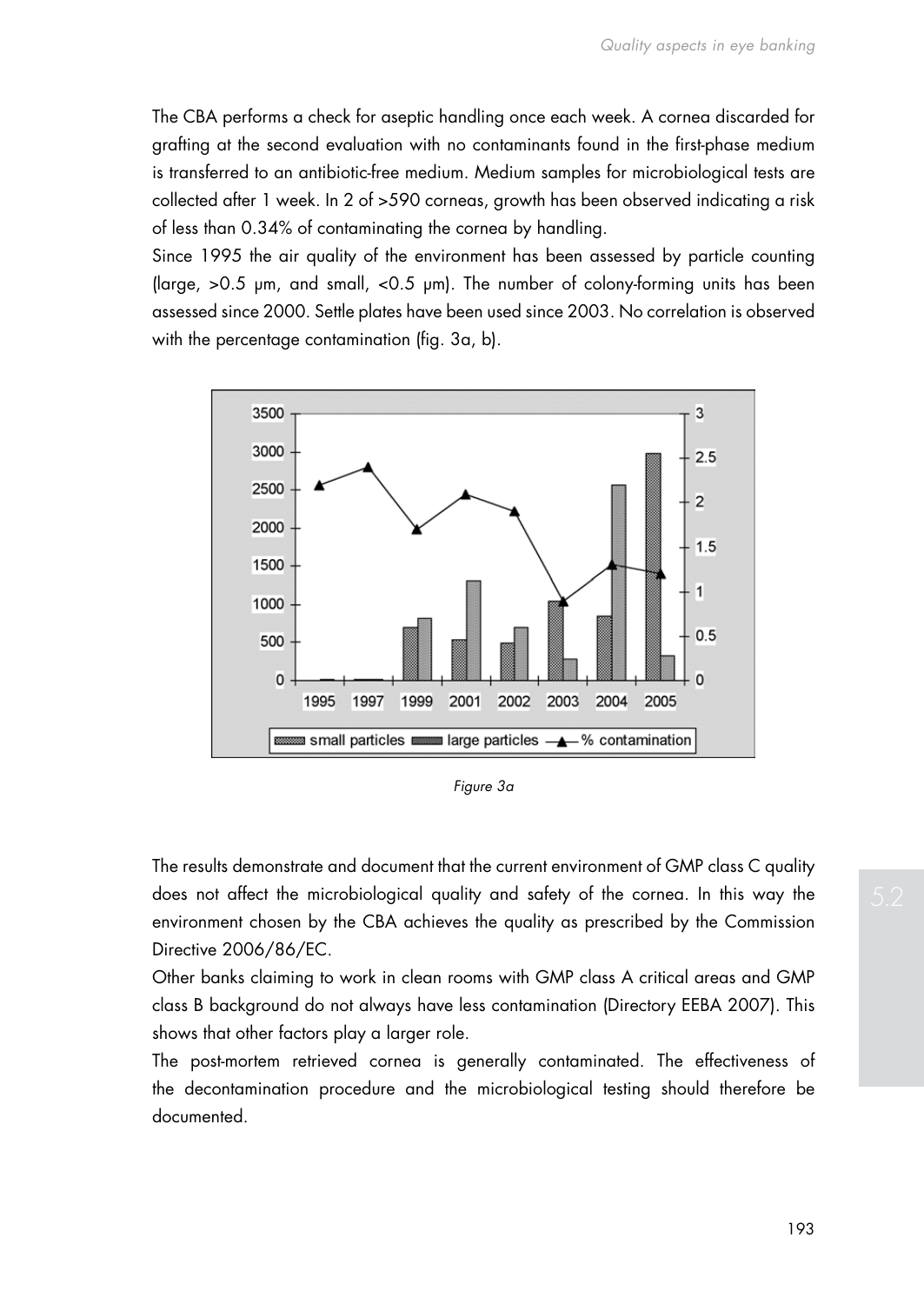

*Figure 3b*

*Figure 3: Contamination of the cornea and the air quality of the process environment. The percentage of corneas detected as contaminated versus all stored corneas (right y-axis in the graphs) is plotted for consecutive years, in addition to the number of large and small particles per cubic foot per minute assessed in the air (a) and the number of colony-forming units (CFU) in the air with the number of colonies observed on settle plates (b).*

The effectiveness of the used decontamination procedures has been studied.8 In addition the percentage of contaminated corneas is plotted for the four quarters of the year (fig. 4). A significant effect of season was not observed. The gradual decrease in contaminated tissue might reflect the use of standard operating procedures by the banks since 1995 and the tissue retrieval organization since 1998. On 3 occasions, a deviation of the general pattern was observed:

In 1993 one specific contaminant, Bacillus, was prominent and the observed frequency increased dramatically. It turned out that some of the bottles with nystatin suspension while delivered as sterile were contaminated. This contamination did not change colour or clarity of the medium, so it would not have been detected without microbiological tests of the medium (fig. 1g).

Less significant in this graph because of the scale of the y-axis, but requiring attention at that time, is the contamination in the second quarter of 1999. It is increased compared to the previous time period. In addition the presence of slowly growing microbes was remarkable. Evaluation of the water system showed that the microbiological quality of the tap water was seriously affected by another kind of processing of the water destined for the laboratories. The tap water was replaced by sterile phosphate-buffered saline (see Technical Aspects).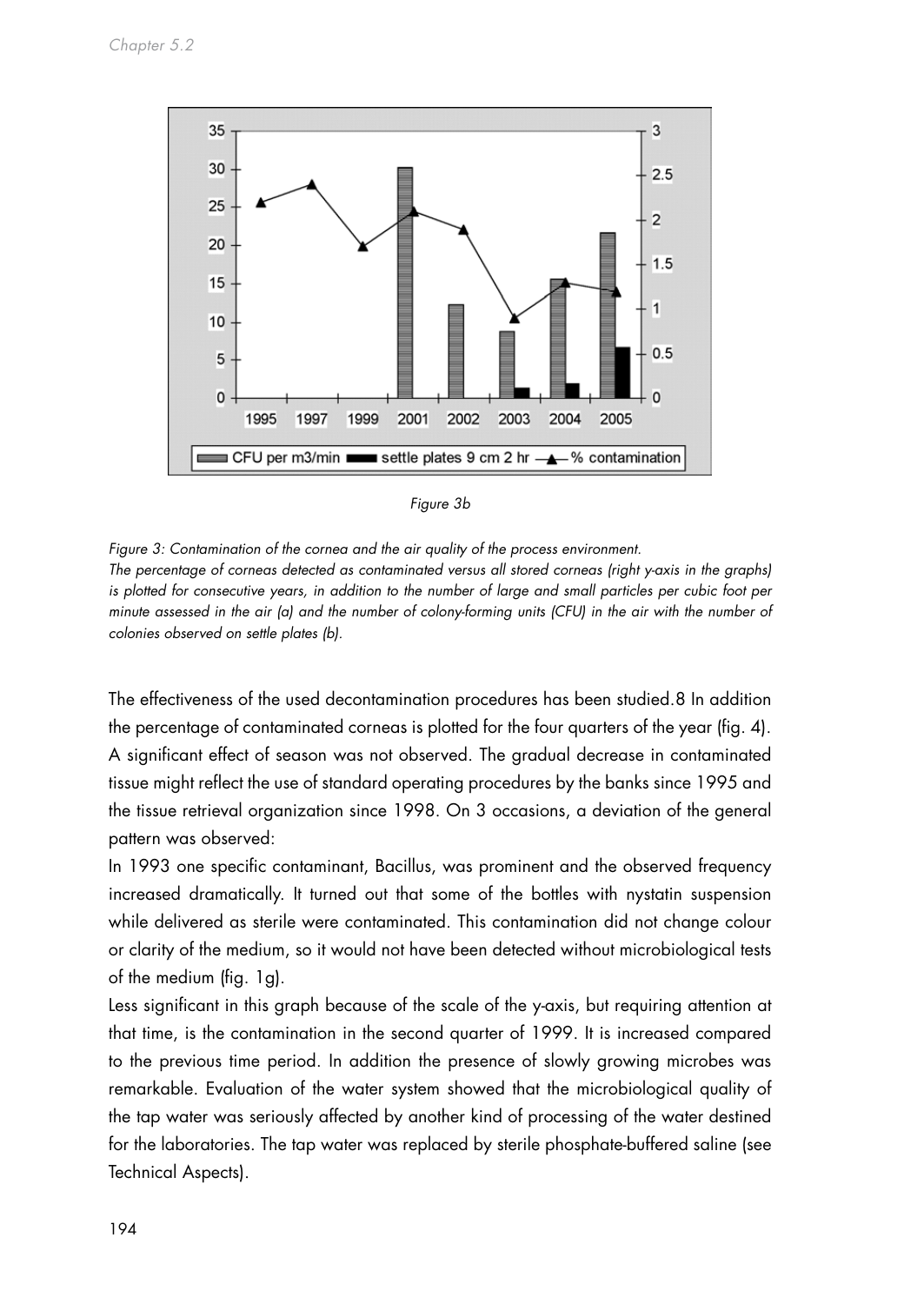

*Figure 4: Percentage of contaminated corneas over the years. The percentage of corneas detected as contaminated versus all stored corneas is plotted for the different quarters of the year.*

In 2001 the increase in contamination consisted of different types of bacteria belonging to the flora on donor eyes. An increased transport time with insufficient cooling of the donor tissue turned out to be the cause.

Banks should collect this kind of information and make it available for corneal surgeons.<sup>9,10</sup> In this way they can judge the microbiological safety. Additional measures may be considered, e.g. microbiological tests of the corneoscleral rim and transport medium, extended storage of the transport medium for tests later on when judged necessary, additional preventive antibiotic treatment.

By September 2007 Commission Directive 2006/86/EC shall be brought into force by the member states. This requires notification of serious adverse reactions to the competent authority. Grafting of a contaminated cornea resulting in affected graft outcome should be reported. Collection of this kind of information will show the actual risks.

### **Safety and Quality Affected by Storage Solutions**

The storage solutions are critical materials and require documented specifications according to EU legislation (Commission Directive 2006/86/EC part C).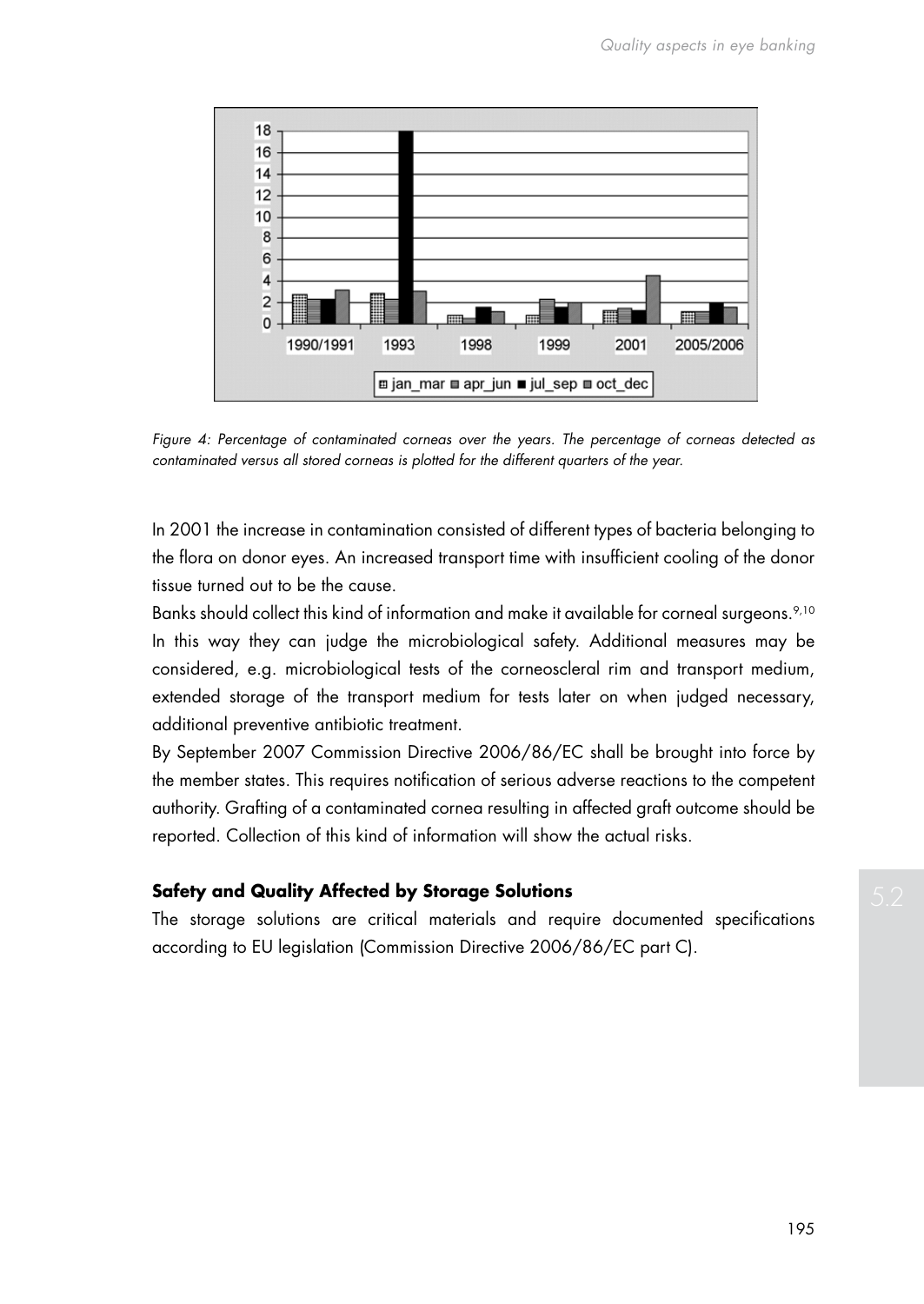After the introduction of organ culture as a storage method, it took a long time before storage solutions became commercially available. In addition the used storage solutions differ in composition. Banks may therefore have a long history of producing these materials.

Since 1995 the CBA has produced its own storage solutions in a documented and wellcontrolled way. Produced batches are stored frozen until release and final use. Each batch consists of about 100 bottles with the fully composed storage solution, ready for use after thawing. Only the nystatin, being a suspension, has to be added. Before release each batch is extensively tested for microbiological safety. In addition the quality is tested with at least 5 human corneas not suitable for grafting. Experience has shown that minor changes in the composition or the origin of different basic substances may affect the vitality of the cornea. These modifications passed the quality control of the manufacturer unnoticed.

Since 1981 attention has been paid to the origin of the bovine serum to reduce the risk of prion disease. Serum batches have always been tested before use to exclude toxicity.

Considering standardization in general, commercially available products should be preferred. Agreement about the ideal composition does however not yet exist. So may the dextran concentration vary in the transport solutions (EEBA Directory). This affects the appearance of the corneal tissue, more or less swollen. It also affects the induction of the artificial swelling necessary to visualize the endothelium and by this the interpretation of the images. On the other hand, the production of storage solutions is not the core business of the manufacturers as it is for the eye banks that can test their products with the tissue itself.

In different centres media are developed and tested which are free of bovine serum. The development of these media is very important. From a safety point of view the risk of prion disease is reduced due to the replacement of the bovine products, provided the origin of the replacements is known. From a qualitative point of view, the replacement of the biological component serum by chemically better-defined products is an improvement.

## **Quality of Tissue Affected by Selection**

For the transparency of the graft, a functioning endothelium is essential. A rationale has been presented for the setting of minimum donor cell densities by eye banks. This means that proper calibration of the microscope as well as evaluation of the counting results should be essential, irrespective of whether the counts are obtained manually or in a computer-assisted or fully automated manner.<sup>11,12</sup>

In the CBA the cell density is manually counted, and consistency is assessed at documented time intervals. The interobserver variation of 6 staff members is 3.2%. Lacking scientific support for other morphometric selection criteria, the evaluation of the endothelium should at least be standardized within the bank. Consistency in the judgement of the endothelial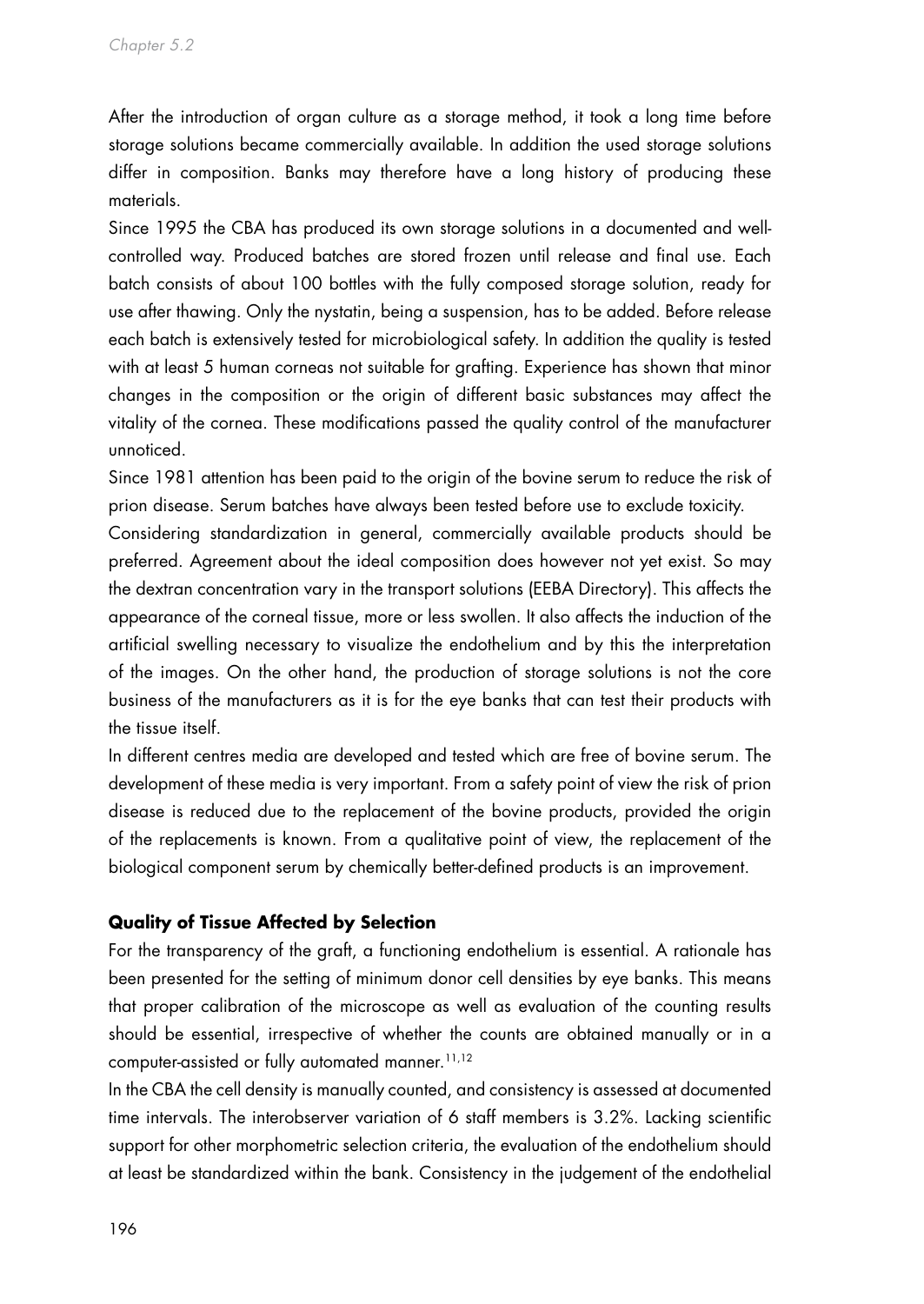cell mosaic needs regular consultation between colleagues in the CBA. Documented training of staff is a key factor. Providing training courses might be a challenge for the EEBA.

Monitoring of the selection result, the percentage of corneas judged suitable for grafting versus the total number of donated corneas, has been another way in the CBA to test the consistency of selection (fig. 5)



*Figure 5: Selection results. The percentage of selected corneas versus the donated corneas is plotted for a consecutive time period.*

In 1998 the results have been improved by the introduction of a maximum age of 80 years for the donor because donor age has been shown to be an important factor.<sup>13,14</sup> When in 2002 the selection result dropped, investigation showed that the vitality of the tissue was affected. After measures had been taken to improve tissue retrieval and transport, the selection result returned to the original level. A similar phenomenon has been described by another bank.15 With the growing interest in lamellar grafting, it is expected that the results will change because tissue judged not suitable for a penetrating keratoplasty might be suitable for an anterior lamellar graft.

Utmost caution is warranted when selection results of individual banks per se are compared. They are dependent on many factors and preselections and are not indicative of the quality of tissue issued by a bank.

The final test for storage and selection is the clinical outcome. Clinical information about the corneas of patients grafted in the Netherlands has been collected and stored in a computer database since 1995. Of the 7,243 corneas transplanted up to July 2006, 4,424 have been followed minimally once (follow-up percentage 61%).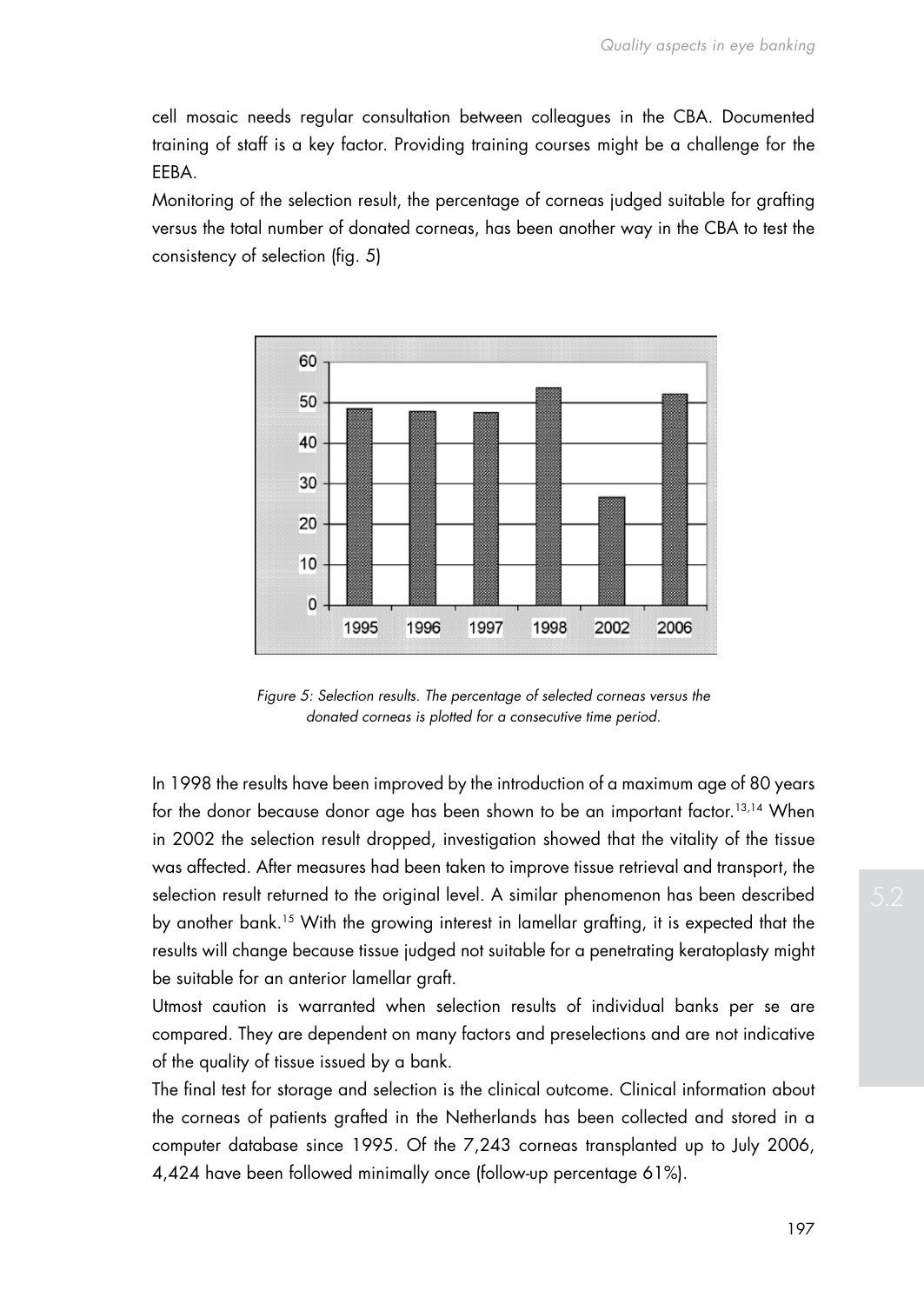Eighteen corneas (0.41%) got cloudy within 1 month. Only 1 never cleared after grafting and is considered a primary graft failure. The others cleared firstly.

Other complaints are also collected as they may be a trigger for improvement. For example, corneal surgeons started to complain about the presence of an arcus lipoides. A study of the graft size revealed that the arcus had not been overlooked in the bank but that the mean graft size in general was 7.5 mm. A clear diameter of less than 8 mm is nowadays judged as a contra-indication.

Banks in other countries do have their own follow-up registration (see EEBA Directory) and have published their results.<sup>16,17</sup>, In Australia<sup>18</sup> and Sweden, national graft registries are available collecting graft results of tissue processed by different banks. The presence of such a register is an important tool for a bank in quality management. The storage and selection can be monitored. Results stimulate improvement.

According to EU legislation by 2008 all banks should have procedures in place to collect adverse reactions without delay. They have to notify nationally installed competent authorities of these events such as primary graft failure and endophthalmitis.

Evaluation results should be reported as well. In this way a minimum level will be ensured.

# **Conclusion**

The organ-cultured cornea is a well-documented product concerning microbiological safety and quality of the tissue. General agreement exists about the outline of the storage technique and selection parameters. However, variations in performance and materials, and the absence of definite cut-off points during selection, make the organ cultured cornea not yet a fully standardized product. Training of the staff by the EEBA may stimulate the standardization insofar as a living cornea may be considered a standard product.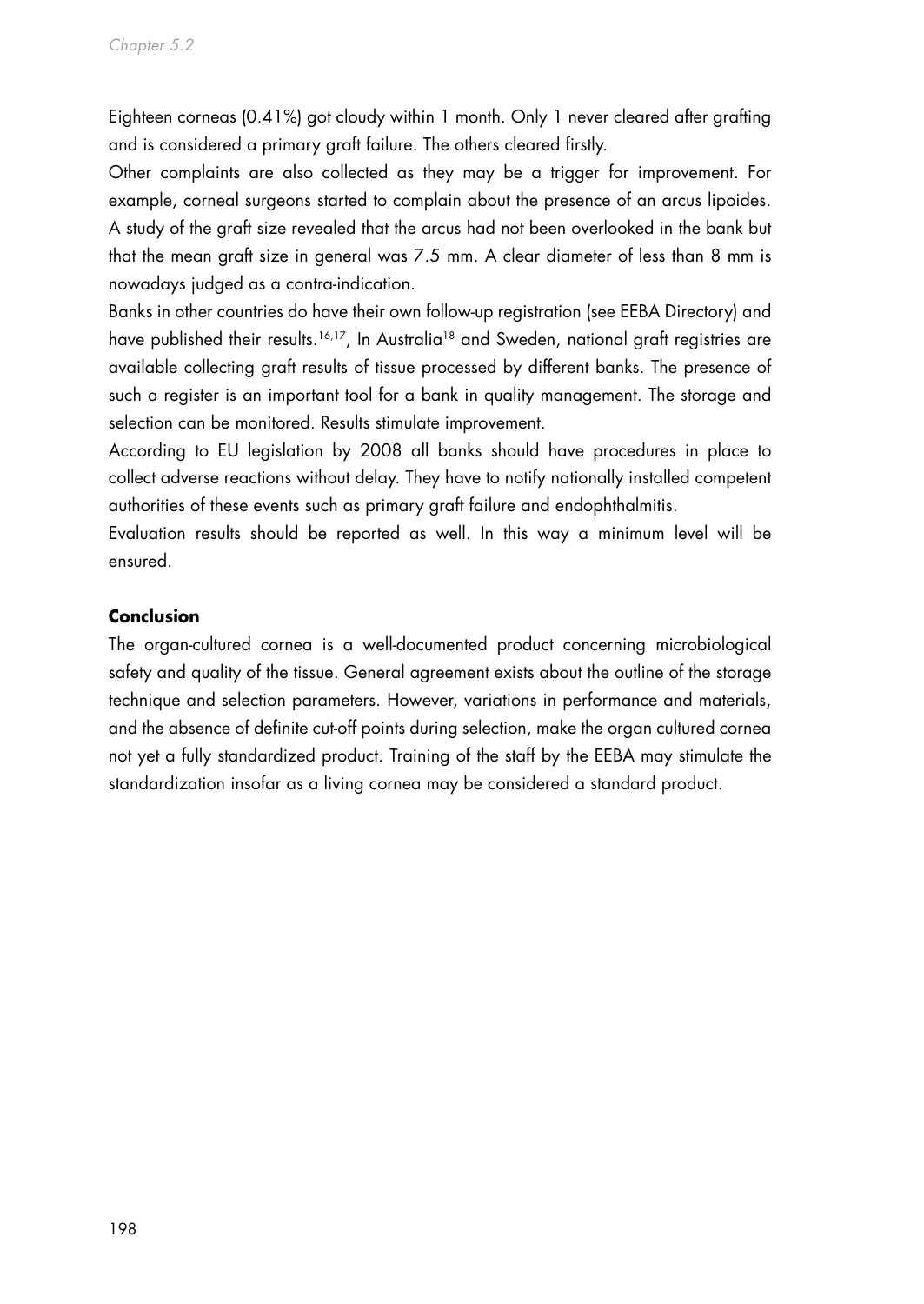# **References**

- 1. Doughman DJ, Harris JE, Schmitt KM: Penetrating keratoplasty using 37°C organcultured cornea. Trans Am Acad Ophthalmol Otol 1976; 81:778-793.
- 2. Sperling S: Human corneal endothelium in organ culture: the influence of temperature and medium of incubation: Acta Ophthalmol 1979; 57:269-276.
- 3. Van der Want HJL, Pels E, Schuchard Y, Olesen B, Sperling S: Electron microscopy of cultured human corneas: osmotic hydration and the use of a dextran fraction (dextran T 500) in organ culture. Arch Ophthalmol 1983; 101:1920-1926.
- 4. Pels E, Schuchard Y: Organ culture in the Netherlands: preservation and endothelial evaluation; in Brightbill FS (ed): Corneal Surgery: Theory, Technique and Tissue, ed 2. St Louis, Mosby Co, 1993, 622-632.
- 5. Sperling S: Assessment of endothelial cell density in bovine corneas after osmotically induced dilation of intercellular spaces. Cornea 1985/1986; 4:71-79.
- 6. Armitage WJ, Easty DL: Factors influencing the suitability of organ-cultured corneas for transplantation. Invest Ophthalmol 1997; 38:16-24.
- 7. Sperling S: Early morphological changes in organ cultured human corneal endothelium. Acta Ophthalmol 1978; 56:785-792.
- 8. Pels E, Vrensen GFJM: Microbial decontamination of human donor eyes with povidoneiodine: penetration, toxicity, and effectiveness. Br J Ophthalmol 1999; 83:1019-1026.
- 9. Borderie VM, Laroche L: Microbiologic study of organ-cultured donor corneas. Transplantation 1998; 66:12-123
- 10. Zanetti E, Bruni A, Mucignat G, Camposampiero D, Frigo AC, Ponzin D: Bacterial contamination of human organ-cultured corneas. Cornea 2005; 24:603-607.
- 11. Armitage WJ, Dick AD, Bourne WM: Predicting endothelial cell loss and long-term corneal graft survival. Invest Ophthalmol 2003; 44:3326-3331.
- 12. Thuret G, Manissolle C, Acquart S, Le Petit J-C, Maugery J, Campos-Guyotat, Doughty MJ: Is manual counting of corneal endothelial cell density in eye banks still acceptable? The French Experience. Br J Ophthalmol 2003; 87:1481-1486.
- 13. Armitage WJ, Easty DL: Factors influencing the suitability of organ-cultured corneas for transplantation. Invest Ophthalmol 1997; 38:16-24.
- 14. Pels E, Beekhuis WH, Völker-Dieben HJ: Long term tissue storage for keratoplasty; in Brightbill FS (ed): Corneal Surgery: Theory, Technique and Tissue, ed 3. St Louis, Mosby Co, 1999, 897-906.
- 15. Ponzin D, Griffioni C, Fasolo A, Veronese A, Firgo C, Jones GLA: Eye banking at the Fondazione Banca degli Occhi Veneto: activities and perspectives. Organs Tissues 2003; 2:11-19.
- 16. Vail A, Gore SM. Bradley BA, Easty DL, Rogers CA: Corneal graft survival and visual outcome: a multicenter study. Ophthalmology 1994; 101:120-127.